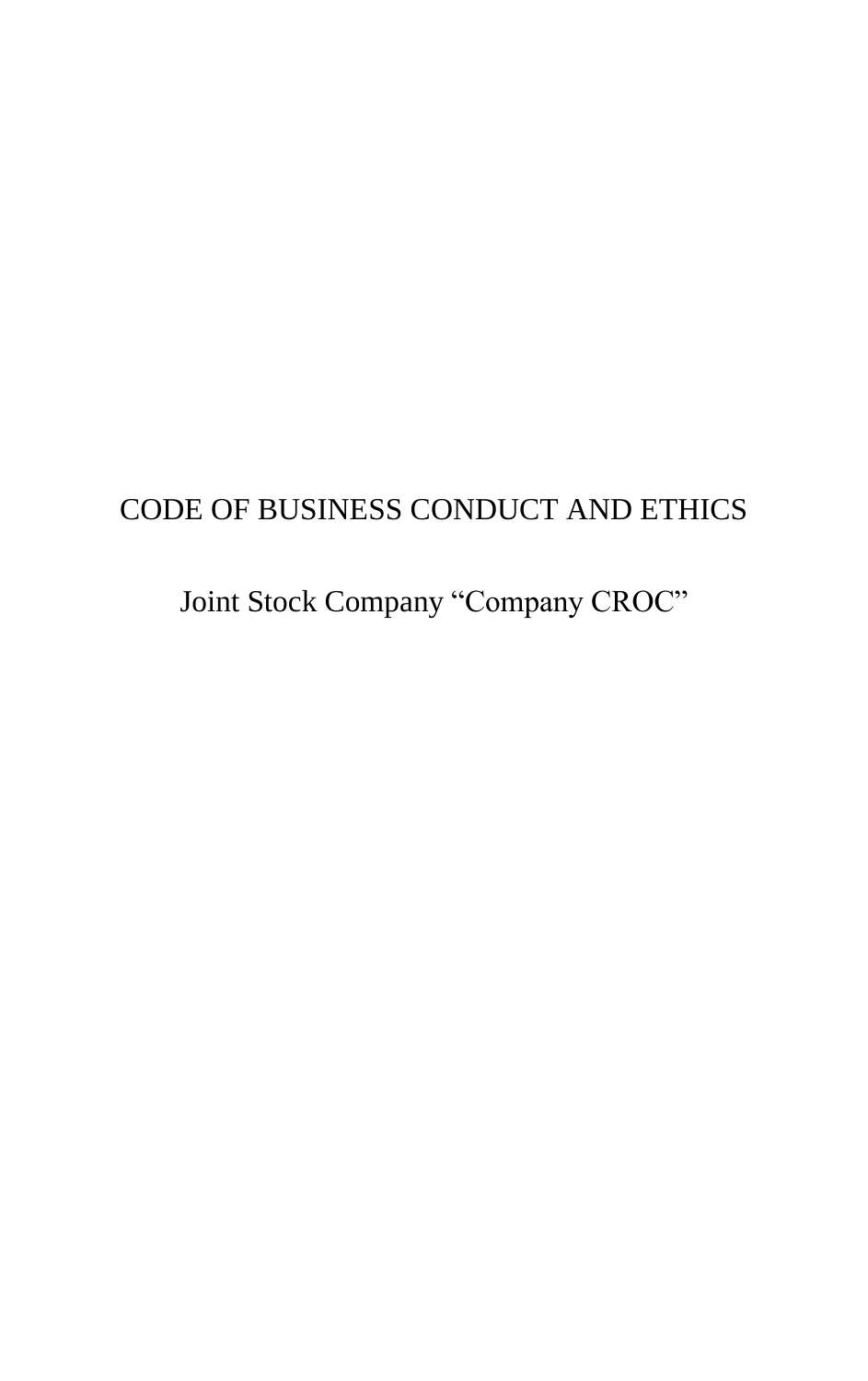### **Message from the General Director of CROC Company**

Dear Colleagues!

The development of our company largely depends on the attitude towards us from our customers, vendors, partners, competitors. A good and respectful attitude towards us in the market can develop only if we conduct business ethically, in accordance with the best international business practices.

The code of business conduct and ethics that you are reading now enshrines the basic principles of honest and ethical work. This is the minimum number of rules that each of us must follow.

I pledge myself and ask all of you to comply strictly with the requirements of the Code of Business Conduct and Ethics, since this is very important for the prosperity of our company and the improvement of our society as a whole.

> *General Director CROC Company Vladimir Barsukov*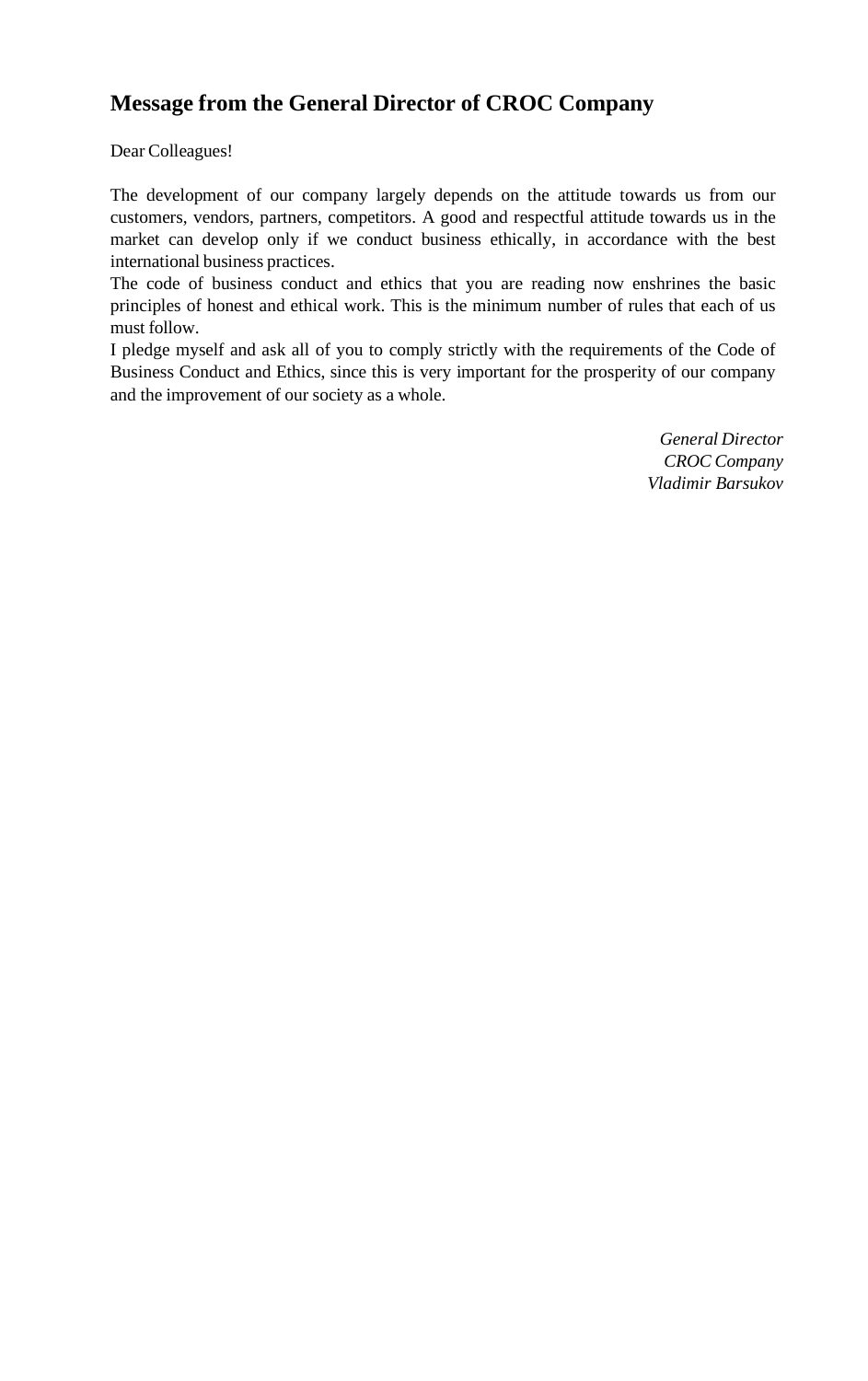### **CONTENTS**

- 1. Our values
- 2. General manager and employee responsibilities
- 3. Non-discrimination
- 4. Zero tolerance for corruption
- 5. Personal data and confidential information protection
- 6. Occupational safety
- 7. Interaction with customers, partners and vendors
- 8. Interaction with government agencies
- 9. Compliance with antitrust laws and relations with competitors
- 10. Conflict of interests
- 11. Interaction with mass media and social network activities
- 12. Intellectual property protection
- 13. Feedback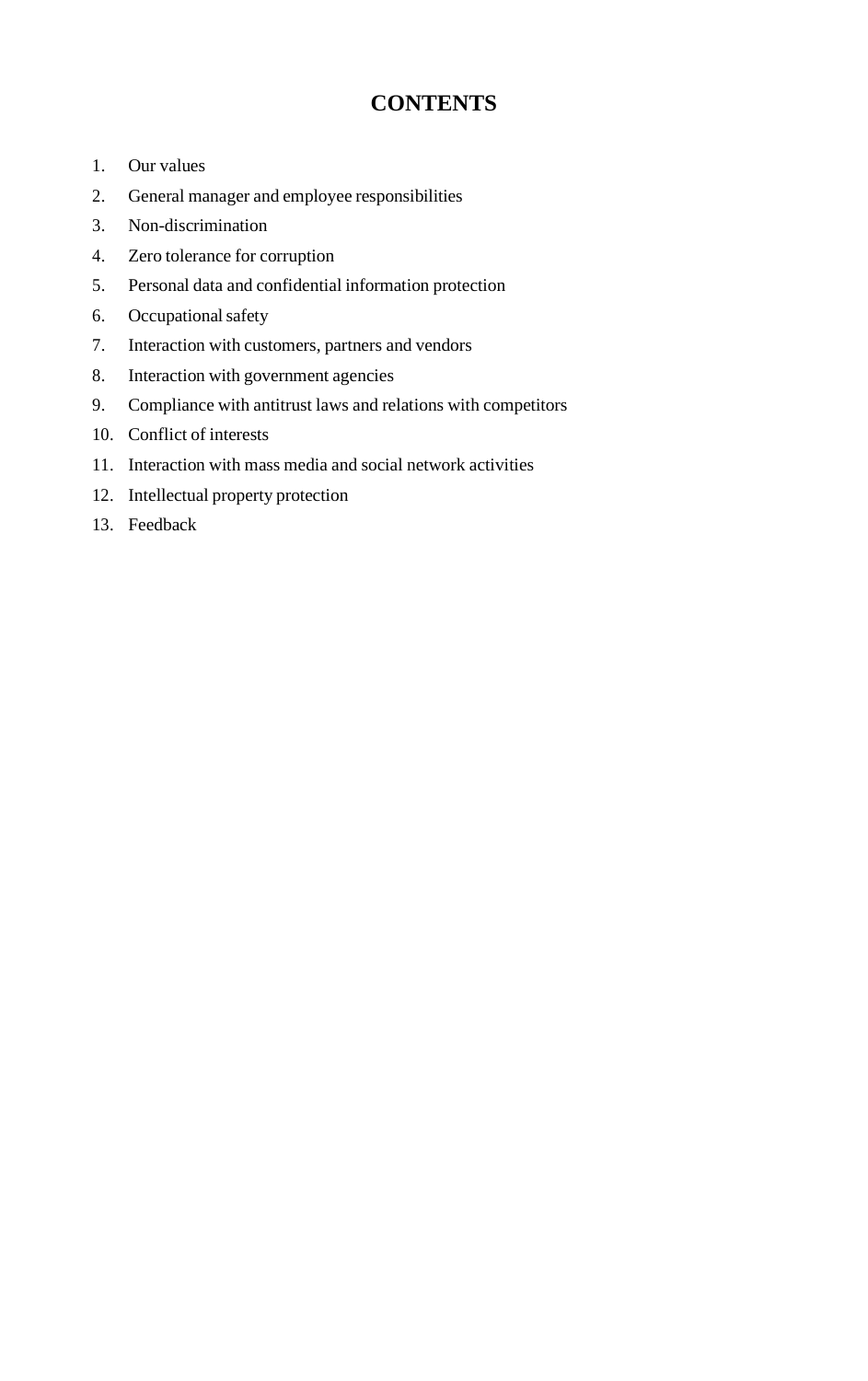### **1. Our values**

Over the years of doing business, the company has developed a set of values that we put at the heart of all our activities. These basic principles allow us to be successful. We believe that leveraging these values each and every minute is the only way for us to maintain goodwill and impeccable business reputation in the eyes of our customers, partners, vendors, the state, and society as a whole. This is indeed the main reason for adopting the Code of Business Conduct and Ethics (hereinafter - the Code).

Our values:

• *Ethics*

CROC Company strives to comply with the highest ethical standards in all areas of activity. We build our relations with any people and organizations on the basis of maximum respect and politeness.

• *Honesty*

CROC Company conducts business honestly. We strive to keep our promises, both formalized and oral, given to customers, partners and employees and do not resort to deception in any way.

#### • *Compliance*

CROC Company strictly follows all applicable law requirements.

• *Customer care*

Customer care is one of the basic principles of our company. Our goal is to keep the customer as much satisfied as possible with working with us.

• *Employee care*

Our employees are our main asset. The company values each of them and strives to create and maintain optimal working conditions for employees at all positions.

#### • *Continuous development*

CROC Company is constantly developing. We regularly evaluate the of our work effectiveness and take all possible measures to improve it.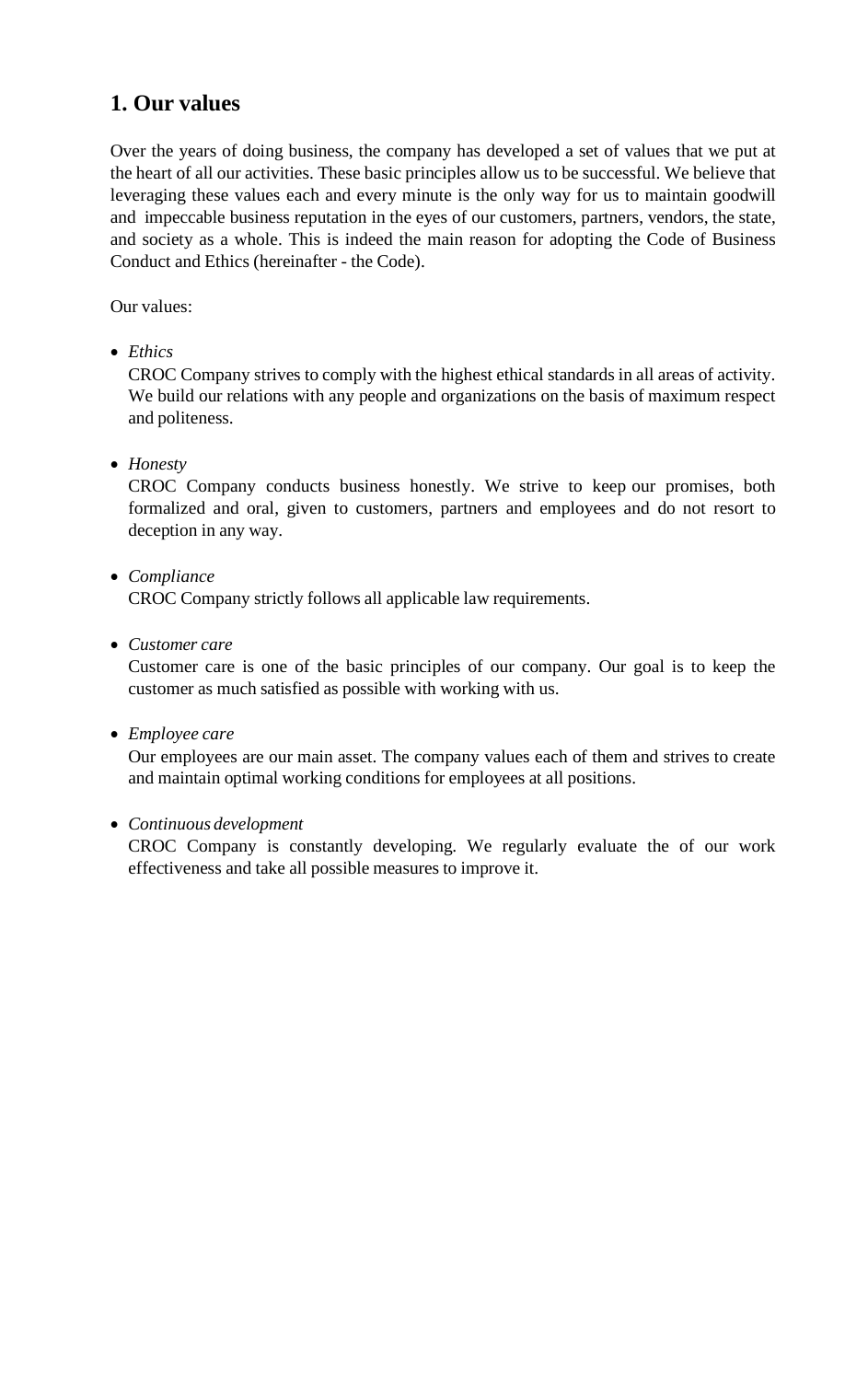### **2. General employee and manager responsibilities**

Without exception, all our employees should:

- act ethically and comply with the requirements of the Code and applicable law in any situation,
- study the Code and legislation that governs relations within the scope of their official duties; poor awareness of the Code and applicable law does not release from liability for non-compliance with relevant regulations,
- inform their immediate superior, line manager, or directly the Director General of any violations of the Code or applicable law that have become known to them, or of a request, offer or coercion to violate them.

Managers who have other employees subordinate to them should understand that they are mainly responsible for proper compliance by all employees with requirements of the Code and applicable legislation. Team leads should guide the way for ethical conduct and compliance with the Code and applicable law.

Any and all team leads in our company should:

- be an example to their subordinates of compliance with the Code and applicable law,
- ensure knowledge, proper understanding and implementation of the Code and applicable law by their subordinates,
- constantly remind their subordinates of the importance of complying with the Code, applicable law, and ethical standards in general,
- create conditions enabling employees to freely and easily contact managers with any questions regarding the Code and applicable law,
- ensure the confidentiality of reports of violations of the Code and applicable law,
- Do not give their subordinates instructions that could provoke a violation of the Code by them.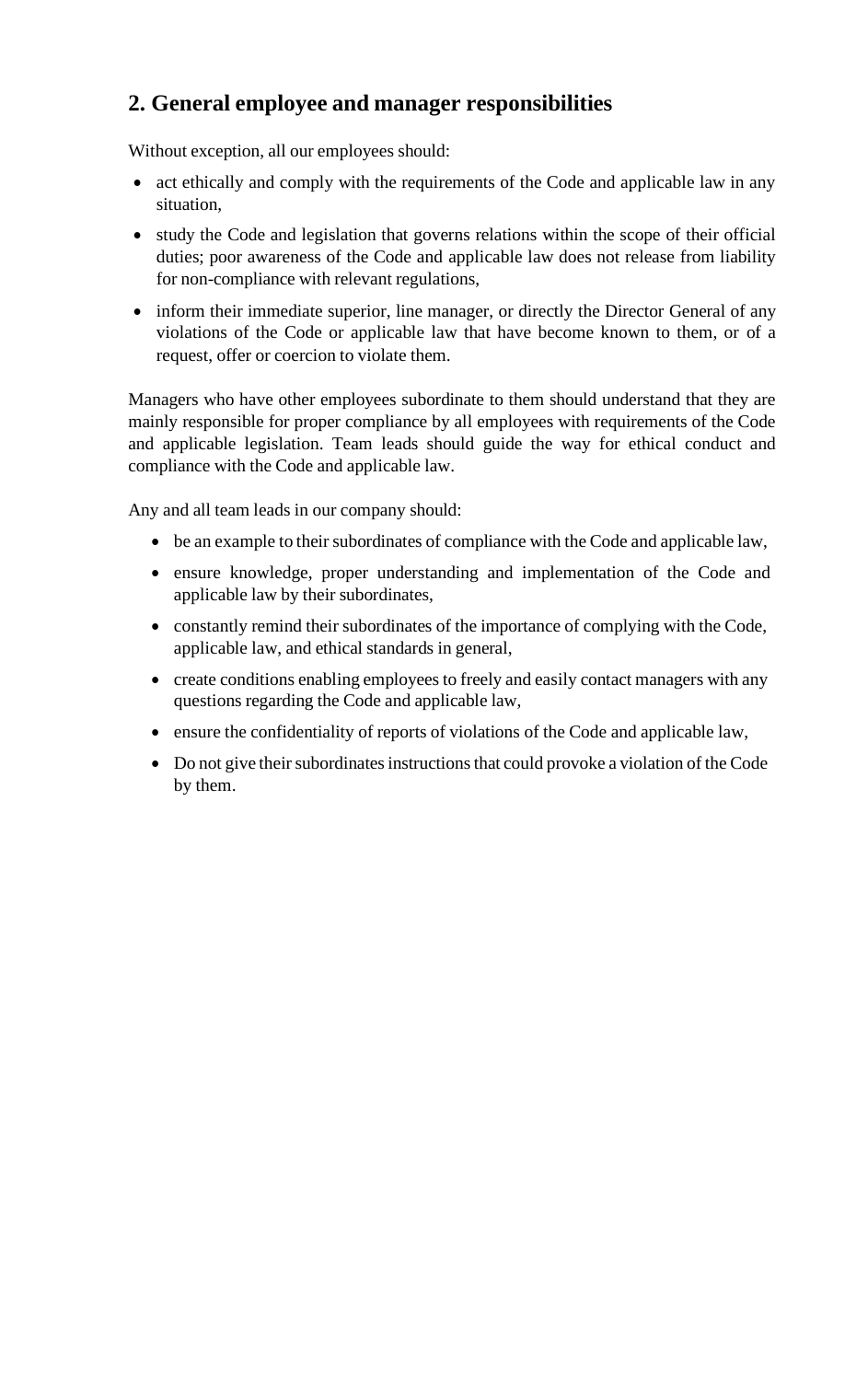#### **3. Non-discrimination**

Our company does not allow and opposes any form of discrimination.

In particular, we do not accept discrimination based on, without limitation:

- nationality
- race
- skin color
- mother tongue
- gender
- age
- religion,
- sexual orientation
- marital status
- health conditions
- pregnancy
- origin
- property, family, social and official status,
- place of residence,
- political and other beliefs,
- affiliation or non-affiliation with any public associations and social groups.

We believe that discrimination against job applicants, employees (including those at the dismissal stage), customers, partners, vendors and any other persons, is unacceptable.

Matters regarding the company and employee relations, such as employee salary amount, bonuses, promotion to higher position, hiring and dismissal, involvement in certain projects, etc., are resolved solely on the basis of employee business qualities.

Managers are prohibited to provide protection or connivance to individual employees, that is, for example, unreasonably appoint a subordinate to a higher position or award an unreasonable bonus, as well as deliberately turn a blind eye to certain violations committed by employees.

Making decisions on the beginning, continuation or termination of our company cooperation with customers, partners, vendors and any other contractors should also be free from any discrimination.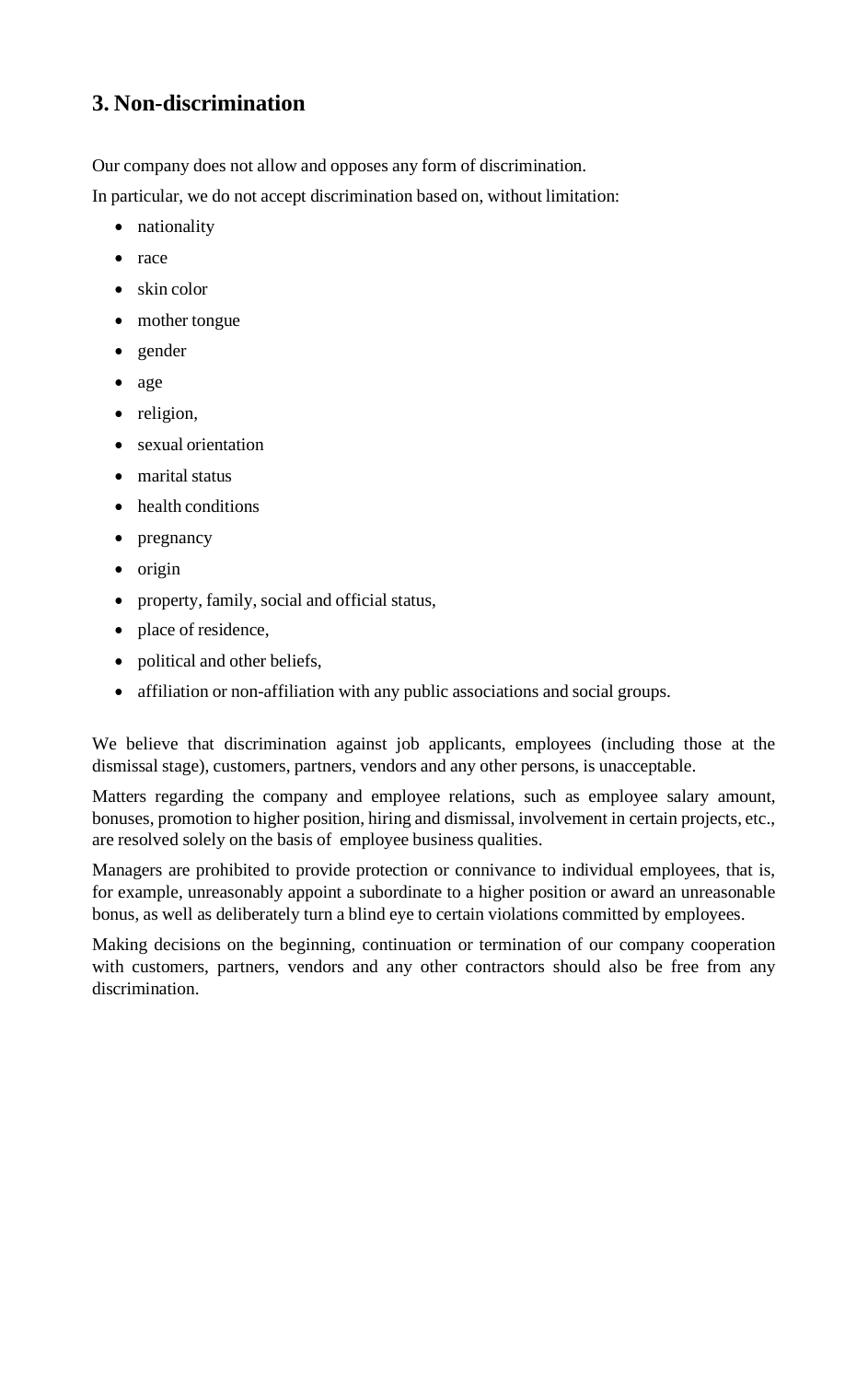### **4. Zero tolerance for corruption**

Our company does not accept corruption in all its manifestations.

Corruption is the giving and receiving of a bribe, abuse of official position and authority, commercial bribery and any other illegal use of official position contrary to the legitimate interests of society and the state, in order to obtain or provide any benefit. Such benefits may include receipt of money, valuables, any other property or services for oneself or others.

A bribe is money, other property or services, any other benefits that are provided for the commission or refusal to perform any actions, if:

- such actions are within the scope of official authority of a person receiving the bribe, or
- a person receiving a bribe may, by virtue of his/her official position, contribute to the commission or not to commit such actions.

Committing acts that show signs of corruption is a violation of the law, which may be subject to criminal liability.

Employees are prohibited from giving or receiving a bribe in any form or for any purpose.

Particular attention should be given to gifts. It is forbidden to give and accept excessively expensive and generous gifts and invitations to restaurants or to entertainment events. Only small gifts of a symbolic nature are considered acceptable.

In addition, it is prohibited to:

- give or accept gifts in the form of money or their equivalents (for example, gift cards),
- give or accept any gifts and invitations in exchange for the performance of some actions or abstinence from them,
- give or accept any gifts and invitations to persons holding public office,
- ask for gifts and invitations from anyone.

It should be remembered that inappropriate or too much expensive gifts can be regarded as a bribe.

If in doubt about the appropriateness of the gift, you should discuss this issue with your immediate superior or Director General.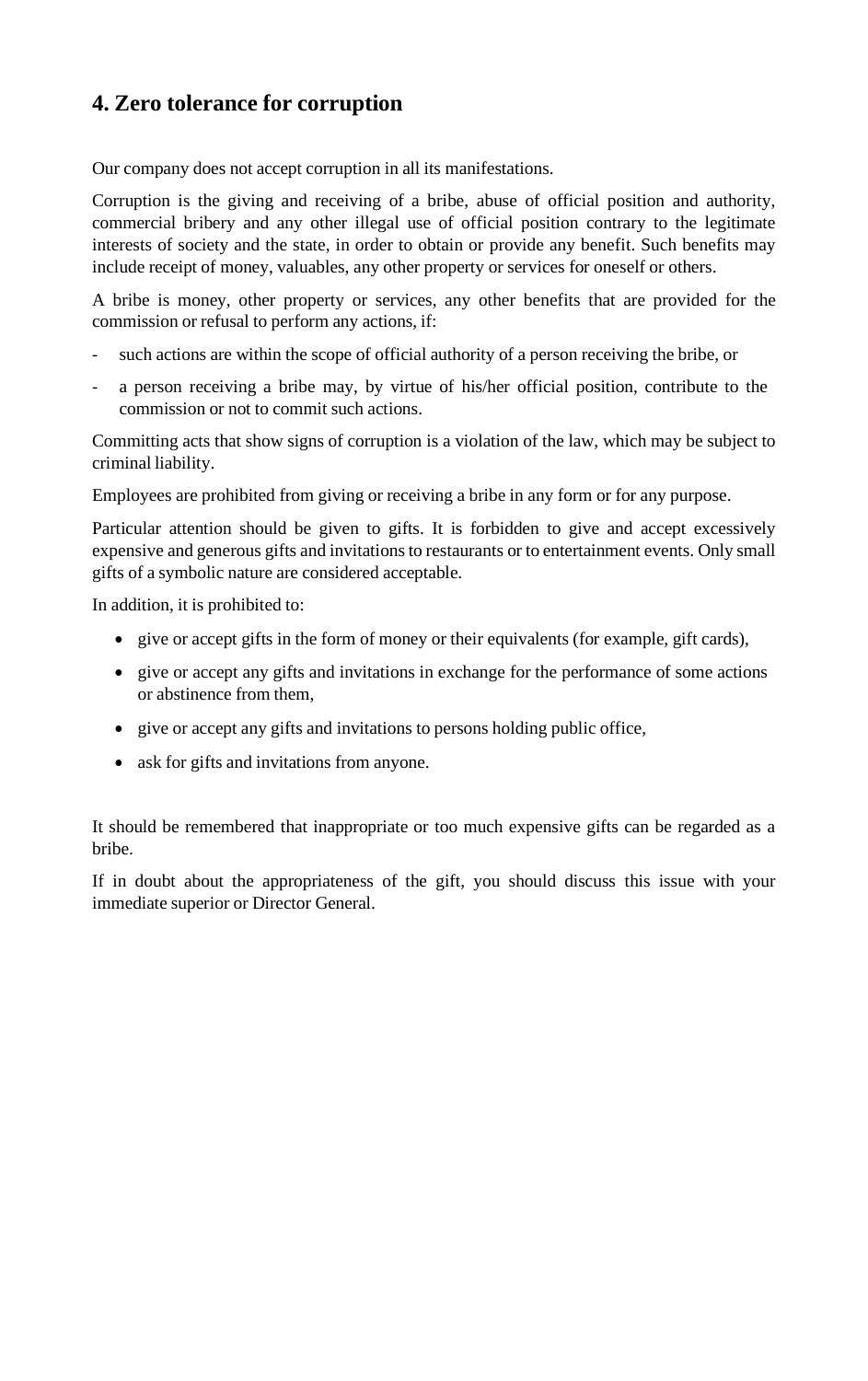### **5. Personal data and confidential information protection**

CROC Company strictly complies with the provisions of Russian and international (if applicable) personal data legislation.

Our activities may include personal data processing. We guarantee the maximum possible protection of personal data of our employees, representatives of contracting parties, and any third parties.

Confidential information of our customers, partners, vendors and other counterparties, including information constituting commercial and other secrets protected by law, should be used in strict compliance with the law and non-disclosure agreements.

Employees who gain access to personal data and other confidential information when performing their duties, are required to:

- respect personal data confidentiality,
- use personal data only to the extent that it is necessary for the performance of their duties,
- ensure strict compliance with applicable law.

Access to personal data and other confidential information should be limited to the less possible number of employees of our company as required to achieve the goals of processing.

Employees must maintain the confidentiality of any information about activities of our company, unless this information is expressly designated as public information.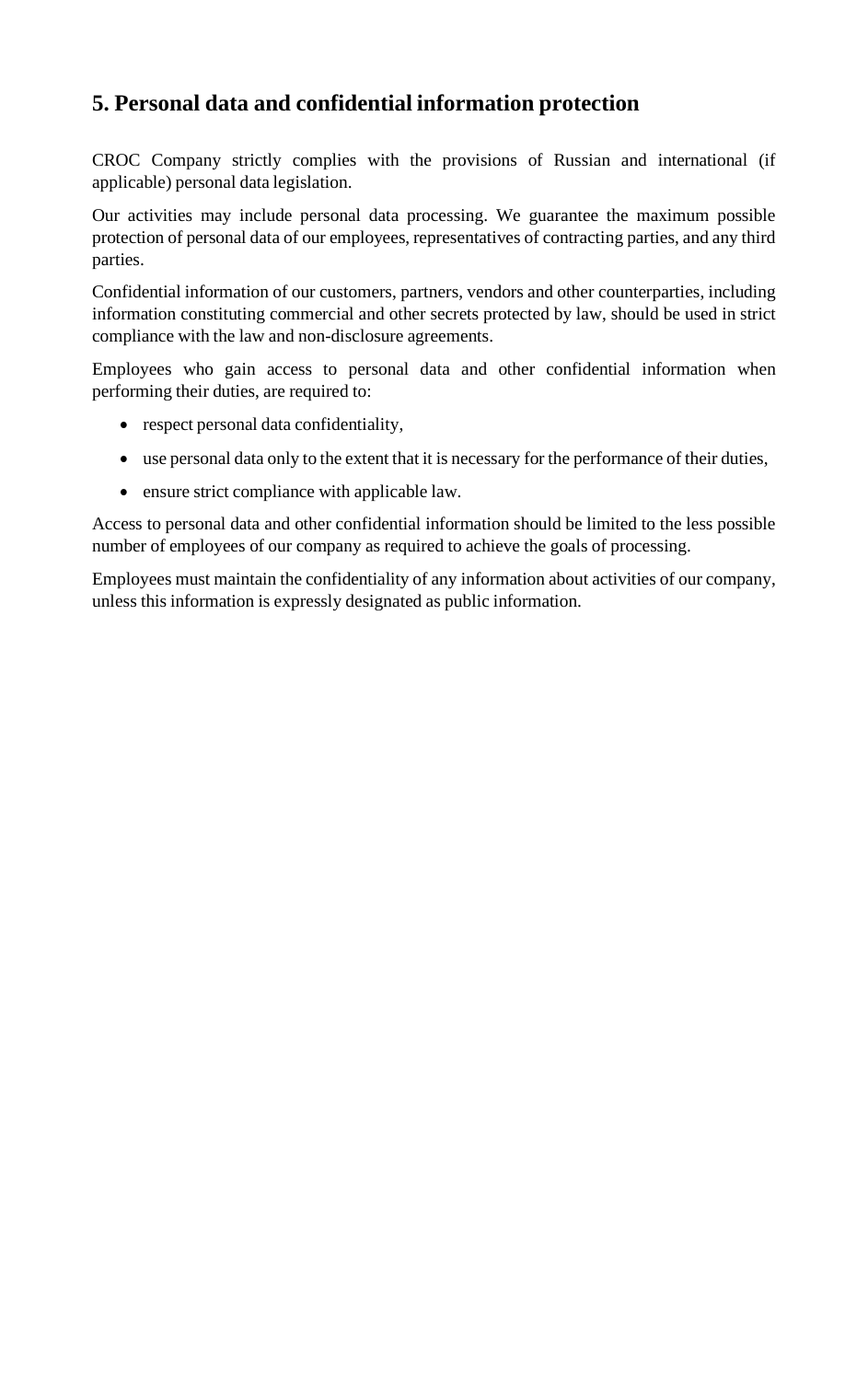#### **6. Ensuring safe working conditions**

CROC Company provides all its employees with appropriate working conditions. We comply with all applicable job site organization rules and standards. Where possible, we try to create for our employees working conditions that are more comfortable than the minimum acceptable as per effective rules and standards. In particular, our company tries to create the most comfortable conditions in terms of hygiene, temperature, lighting and noise, room floor space per employee, etc.

In addition, in order to create safe and comfortable working conditions, we prohibit our employees when in office and outside the office during working hours:

- behave aggressively, express threats or insults to colleagues or any third parties,
- be intoxicated, store and drink any alcoholic beverages (except in certain cases expressly authorized by Director General),
- store and use any drugs, be intoxicated,
- store and carry any weapon in the territory of the company's office.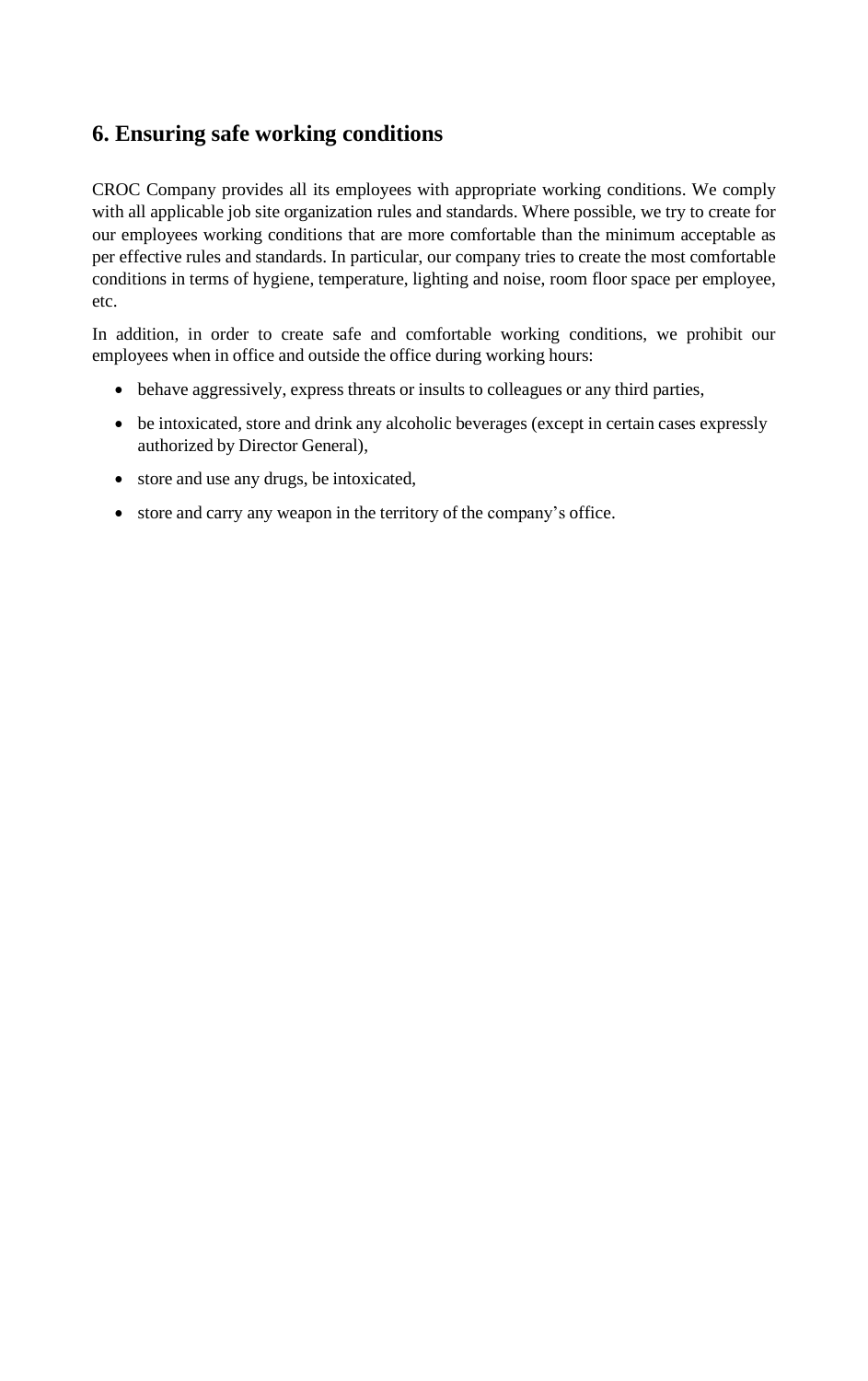#### **7. Interaction with customers, partners and vendors**

Our main goal is to maximize customer satisfaction, subject to compliance with legislation and ethical standards.

Our employees must build relationships with customers, partners, vendors and any third parties honestly, in good faith, fairly and respectfully. We avoid lying, deliberately hiding any facts, manipulations, and other dishonest descriptions of our goods, works and services.

When working with our customers, partners, vendors and any other counterparties, we strictly follow "know your customer" principle. We perform due diligence before concluding the first contract with any new counterparty and then at least once a year. These checks shall verify the integrity and trustworthiness of our counterparties. During due diligence, we request a set of documents from contractors (or potential contractors), and collect information about them from open sources in strict compliance with the law.

In addition, our company follows "know your customer's customer" principle. We strive to reveal the true nature of our customers' actions and, in particular, make sure that the goods, works and services we sell will not be used for unlawful purposes and that the source of our clients' funds is lawful.

If reasonable doubts arise about the integrity and trustworthiness of our counterparties, we refuse to conclude an agreement or terminate a previously concluded agreement.

When our vendors, partners or other third parties audits our company, we act honestly, openly and in good faith, and strictly comply with applicable law.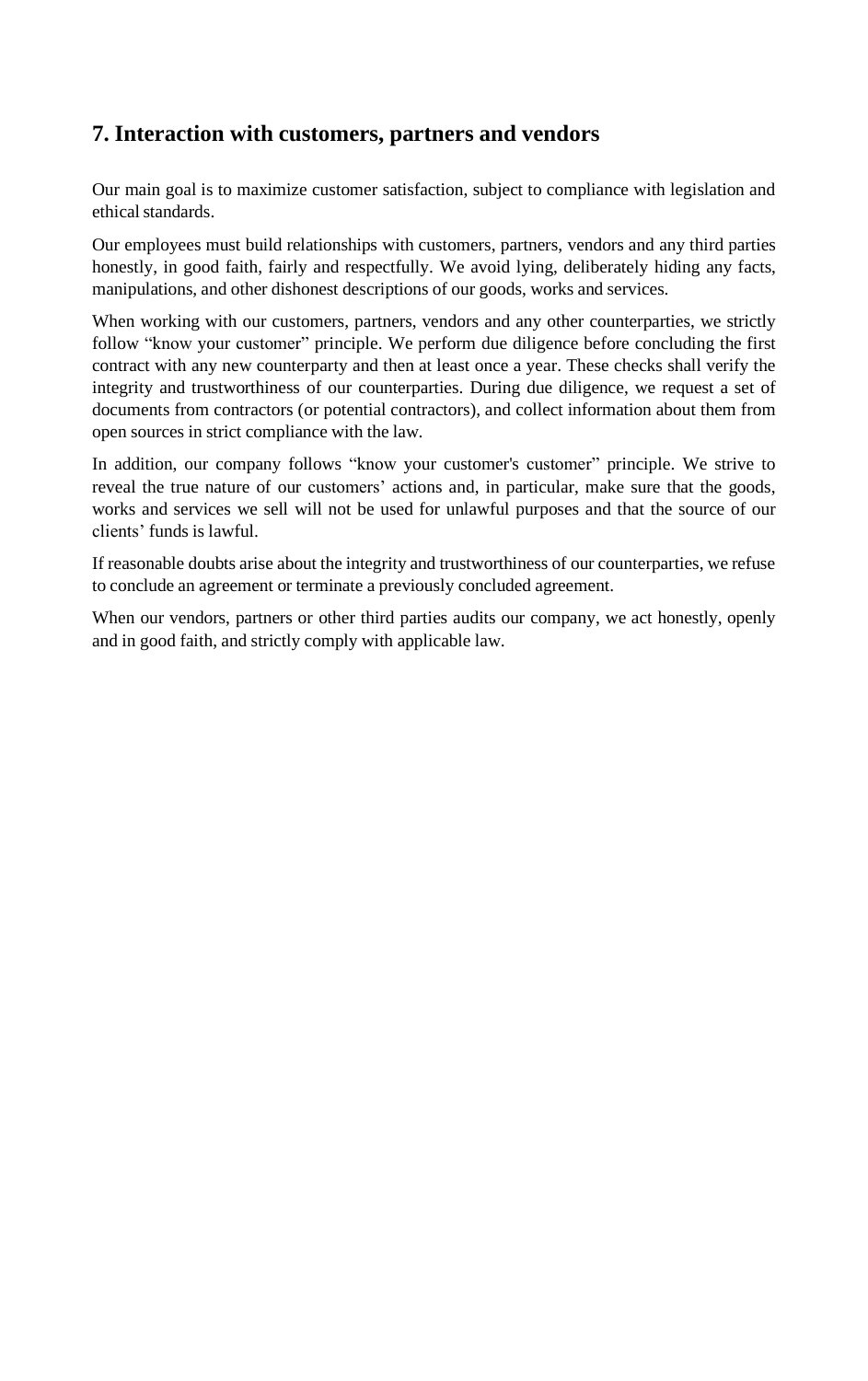#### **8. Interaction with government agencies**

The company employees need to remember that interaction with public authorities, governmentowned companies, and civil servants has more stringent restrictions than interaction with private companies and their representatives.

Employees are forbidden to give civil servants any gifts and invite them to entertainment events and restaurants in order to minimize the risks of corrupt behavior.

Employees should remember that the conclusion and execution of contracts with any public authorities most of state-owned companies should follow a special procedure established by procurement legislation. Violation of the established procedures may result in prosecution, damage to business reputation of the company and, in some cases, prohibition to conclude agreements with public authorities and state-owned companies in the future. Rules of the Company's participation in public procurement are detailed in Section 9, "Compliance with Antitrust Laws and Relations with Competitors".

When a government agency audits our company, we act honestly, openly and in good faith, and strictly comply with applicable law.

An employee who becomes aware of an investigation against our company or who receives any request from government agencies should inform his manager.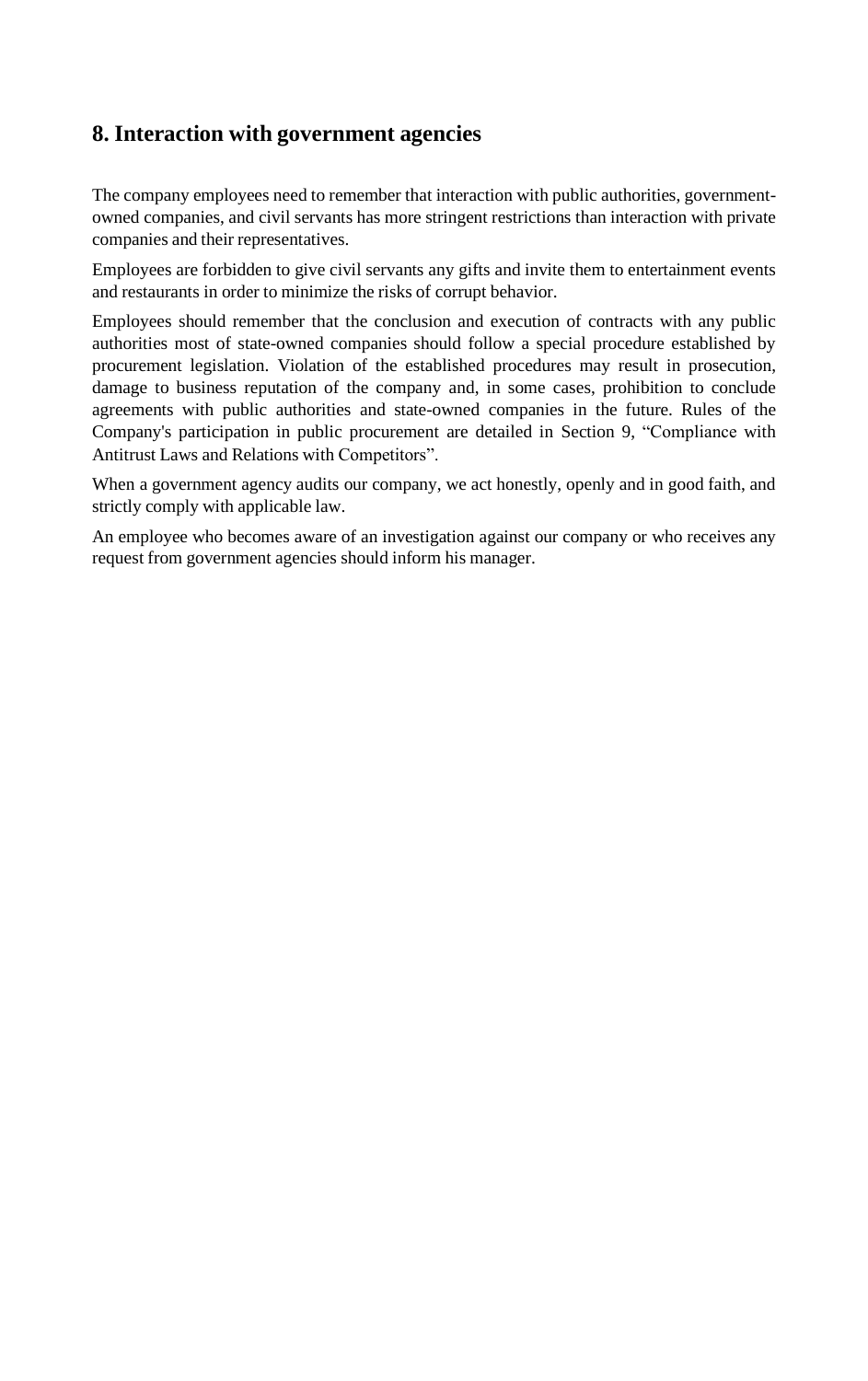### **9. Compliance with antitrust laws and relations with competitors**

CROC Company adheres to the principle of zero tolerance for violations of antitrust laws.

When participating in public procurement, employees are prohibited from (including but not limited to):

• reaching any kind of antitrust agreements with competitors (e.g., agreements on prices at tenders, on the division of the market, on refusal to conclude agreements with any counterparties),

• discussing participation in tenders with competitors, with the exception of participation on the side of a collective participant,

• assisting the customer in the preparation of technical specifications and other procurement documentation, unless otherwise permitted by applicable law.

Even when communicating verbally with competitors, employees are prohibited from discussing issues that can affect competition. In particular, employees should not discuss pricing, market sharing, or barriers to entry with competitors.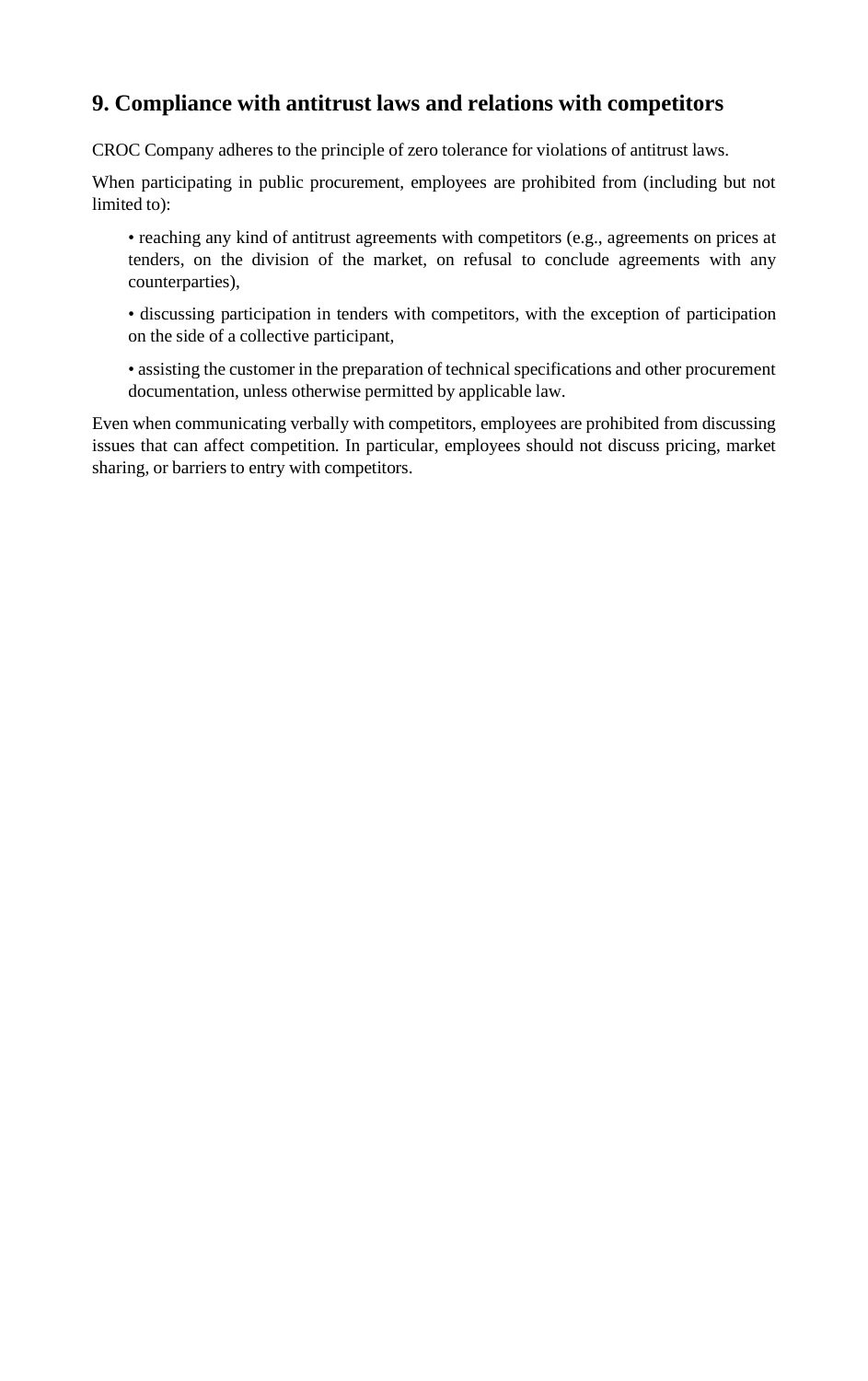#### **10. Conflict of interests**

A conflict of interest refers to a situation where the personal interests of employees or their relatives and friends can prevent such employees from acting in the interests of the company.

Performing their duties, employees must act exclusively in the interests of our company and avoid conflicts of interest. If a conflict of interest appears, the employee is obliged to inform his manager about it.

The employees of our company are prohibited from:

• using their official position in their own interests or in the interests of their relatives or friends,

• carrying out activities similar to those conducted by our company, by themselves,

• supplying goods, perform work or provide services for our company, as well as become a customer of our company,

• working concurrently in competing companies and in companies that appear to be our customers, vendors, partners or other counterparties, as well as own such companies.

If relatives or friends of our company's employees work in the above companies, such employees must notify their manager.

A conflict of interest is also possible within our company, for example, when one employee submits to another, who is his relative or friend. Such a conflict of interest should be reported to the manager of the employee who is higher in office.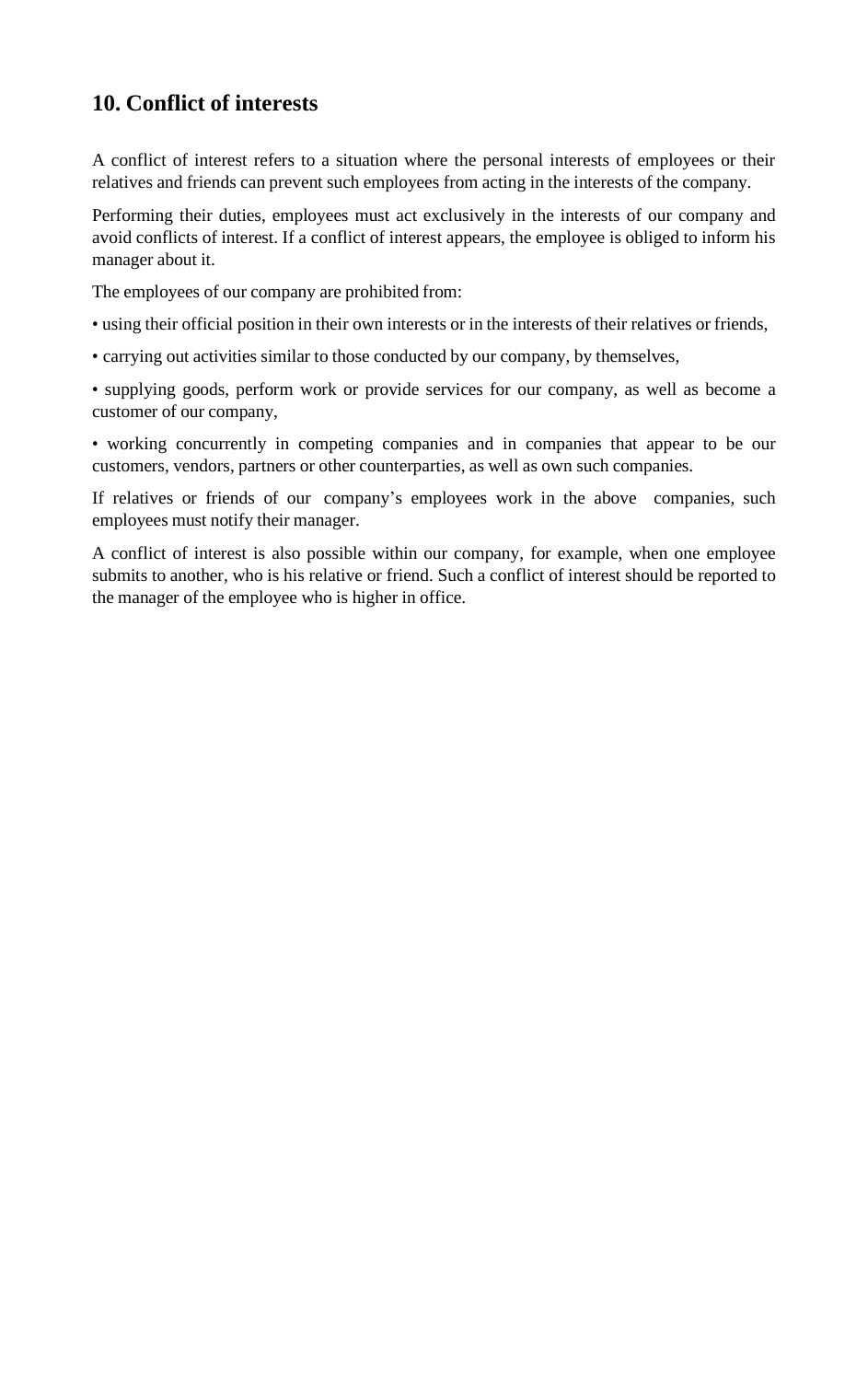# **11. Interaction with mass media and social network activities**

Sometimes media representatives turn to our company employees with a request to comment on certain issues.

Our employees are prohibited from making any public comments on behalf of our company without the prior consent of the Director General. If you receive a request from the media, you should address the representatives of the media to the Director General.

Employees of our company, who are registered in social networks, are entitled to indicate CROC Company as their employer. However, this will entail additional restrictions on the behavior of such workers in the social network.

Employees who have indicated their employer on social networks should remember that all their actions, posts, comments, etc. can be regarded as actions of the company itself. In this regard, such employees are forbidden to behave unethically on the social network, to make evaluative judgments in relation to our competitors, vendors, partners, customers and other contractors.

The use of the company's trademarks and other intellectual property on social networks is allowed only with the approval of the Director General.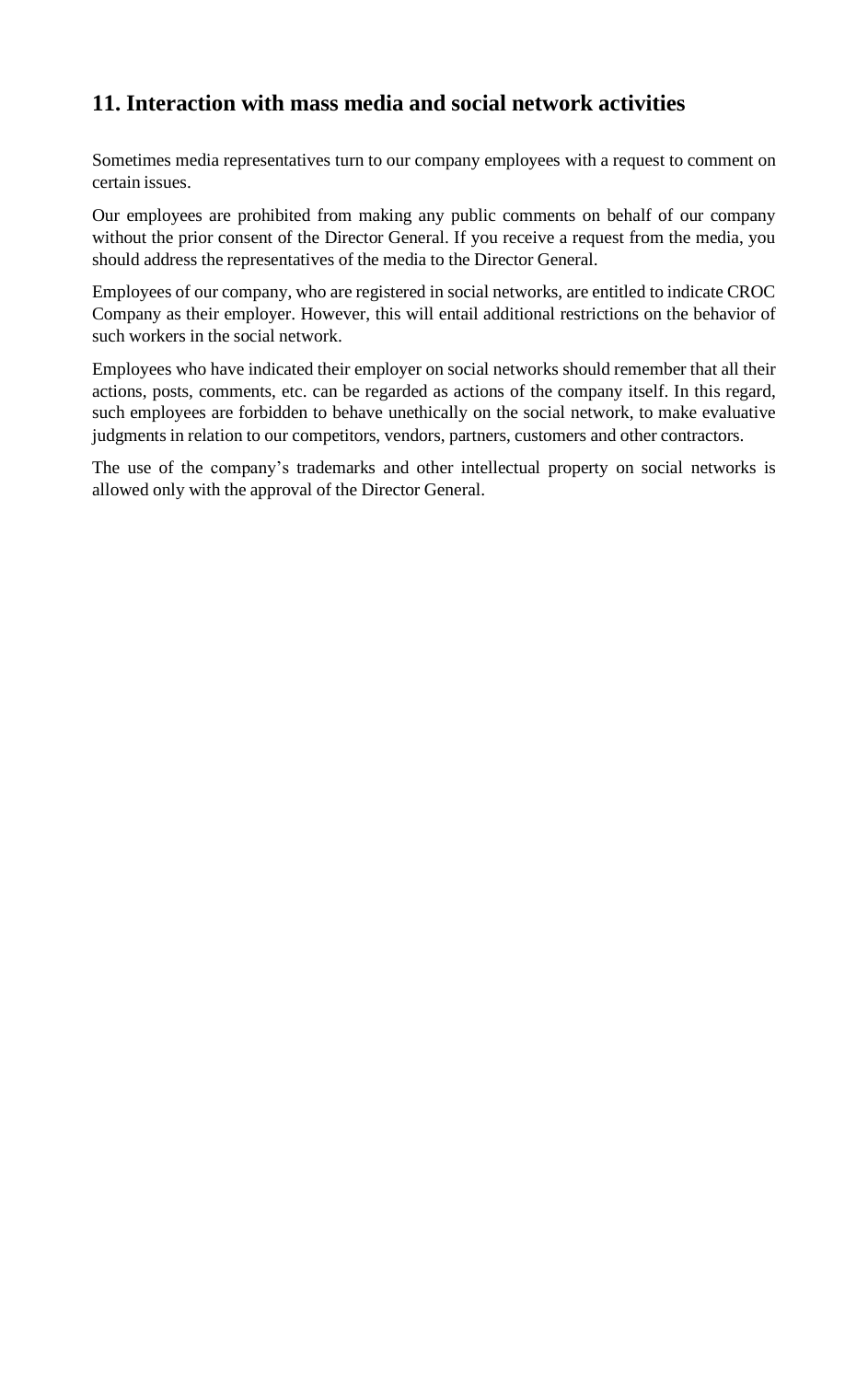# **12. Intellectual property protection**

Intellectual property is one of most important assets of our company.

All items covered by exclusive rights that our employees produce while performing their duties become an intellectual property of our company. These include, for example, software, images, texts, inventions, trade secrets, trademarks.

Employees are forbidden to use intellectual property owned by the company for personal purposes, both during work and after dismissal.

Workers are also prohibited from using the intellectual property of our vendors, customers and other third parties without obtaining permission from the Director General.